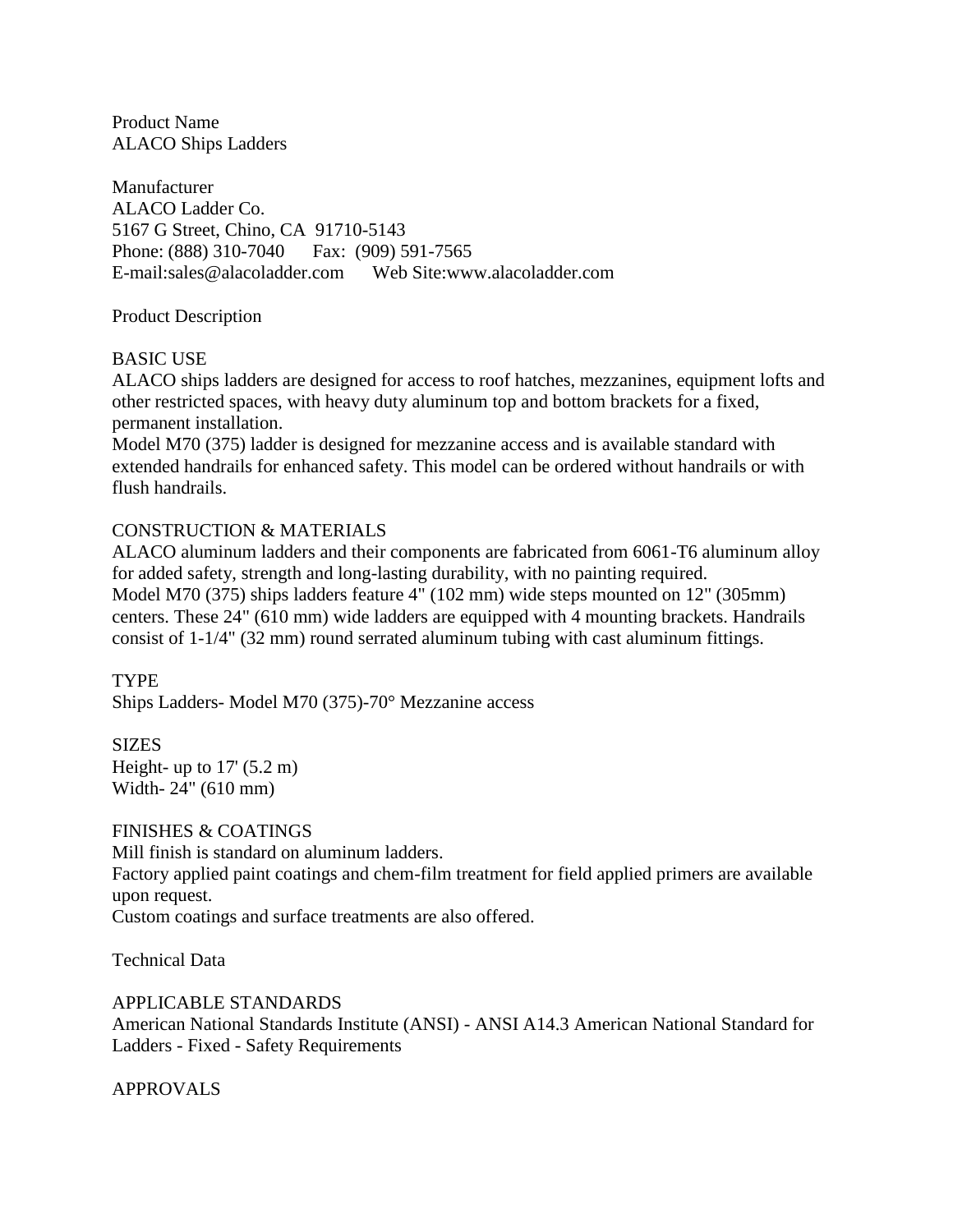U.S. Occupational Safety and Health Administration (OSHA)

ALACO aluminum ladders are certified to meet OSHA/ANSI A14.3 standards for fixed wall ladders.

## ENVIRONMENTAL CONSIDERATIONS

Metals used in these products are presumed to be recyclable upon demolition.

## PHYSICAL/CHEMICAL PROPERTIES

Additional material and product information and performance data are available to design professionals upon request.

**Installation** 

### PREPARATORY WORK

Handle and store product according to ALACO recommendations.

## **METHODS**

Model M70 (375) Aluminum Ships Ladder Standard Assembly

Establish distance from the floor to the top floor surface of the mezzanine or platform. Locate the mounting bracket centerline 3-1/2" below the top surface of the mezzanine or platform. Check clear floor space required in installed position, then install the ladder to 70 angular degrees. Flush handrails are optional and can be installed singularly or on both sides of the ladder side rails.

Complete installation recommendations for all product models are available from the manufacturer.

### BUILDING CODES

Building code requirements and product compliance data can be obtained from the manufacturer. Installation must comply with applicable local, state and national code jurisdictions.

Availability & Cost

## AVAILABILITY

Contact manufacturer for information on product availability.

### **COST**

Budget pricing and installed cost information may be obtained from the manufacturer.

Warranty

ALACO ladders carry a limited warranty of 5 years.

### Maintenance

ALACO ladders are maintenance-free, with no painting required.

Technical Services

A staff of factory trained service personnel offers design assistance and technical support.